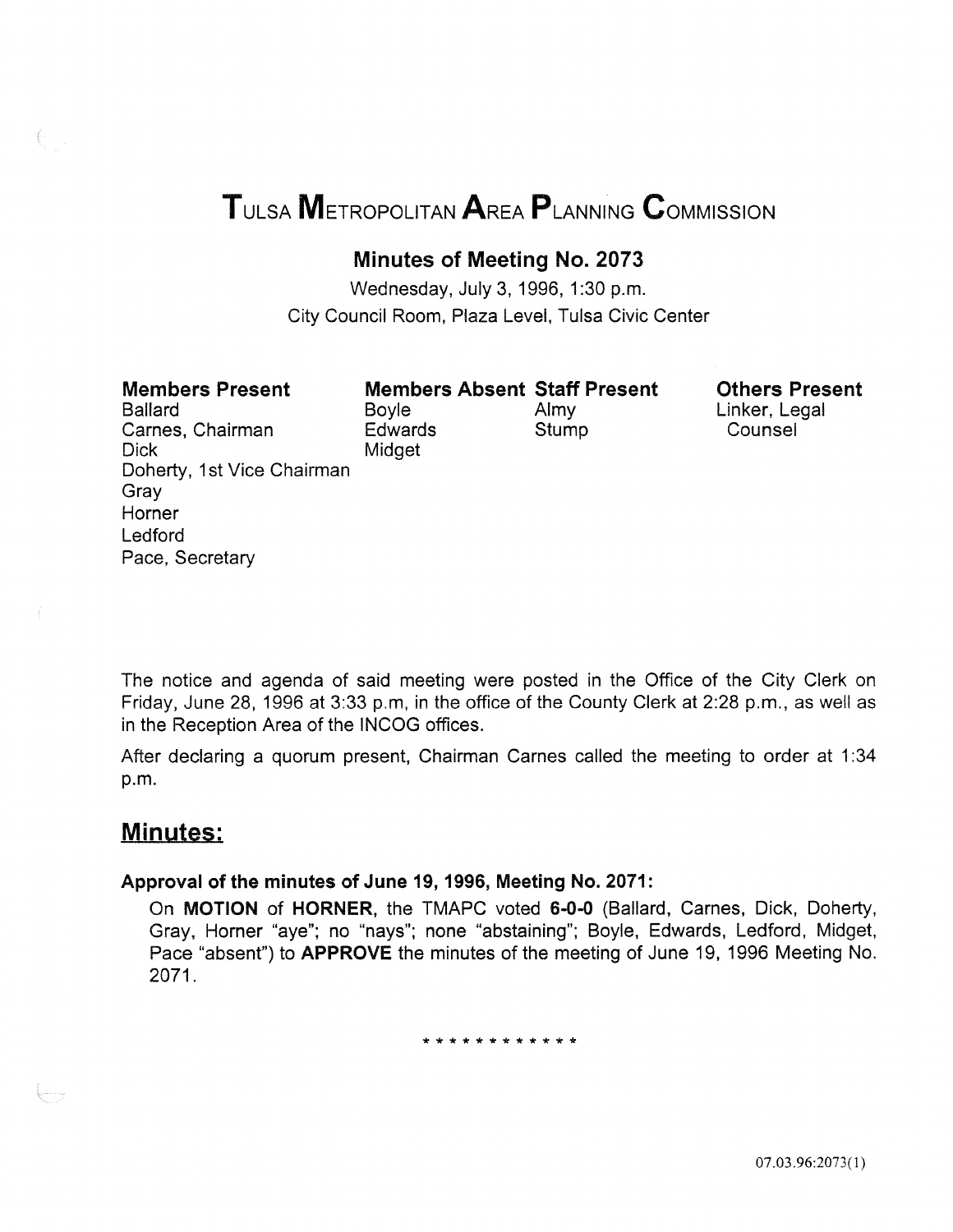## REPORTS:

## Committee Reports:

## Rules and Regulations Committee

Mr. Doherty informed the Commission that the Rules and next week in Room 1102 following the regularly sched outdoor advertising signs.

## Director's Report:

Mr. Stump reminded the Commission that due to the he Council meeting this week.

## SUBDIVISIONS:

## Lot Split for Ratification of Prior Approval:

L-18296 Crow-Lippe #2 (3294) SE corner S. 122nd E. Avenue. & East 55th Street South L-18303 Williams Family Rev. Trust 6/20/89 (594) 430 S. 127th E. Avenue L-18307 31st & Memorial LLC (2393) SW corner 31st & Memorial L-18315 Darwin C. Smith Jr. (382) S. 27th West Avenue at 64th Place L-18316 City of Tulsa (2094) 12802 East 31st Street L-18318 Sack & Assoc. (983) East 72nd & South Jamestown

## Staff Comments:

Mr. Stump informed the Commission that these lot-splits for in order and meet Subdivision Regulations.

## TMAPC Action; 6 members present:

On MOTION of DICK, the TMAPC voted 6-0-0 (Balle Horner, "aye"; no "nays"; none "abstaining"; Boyle, "absent ") to APPROVE the Lot-splits for Ratification accordance with Subdivision Regulations.

\* \* \* \* \* \* \* \* \* \* \* \*

Ļ..........<sub>7</sub>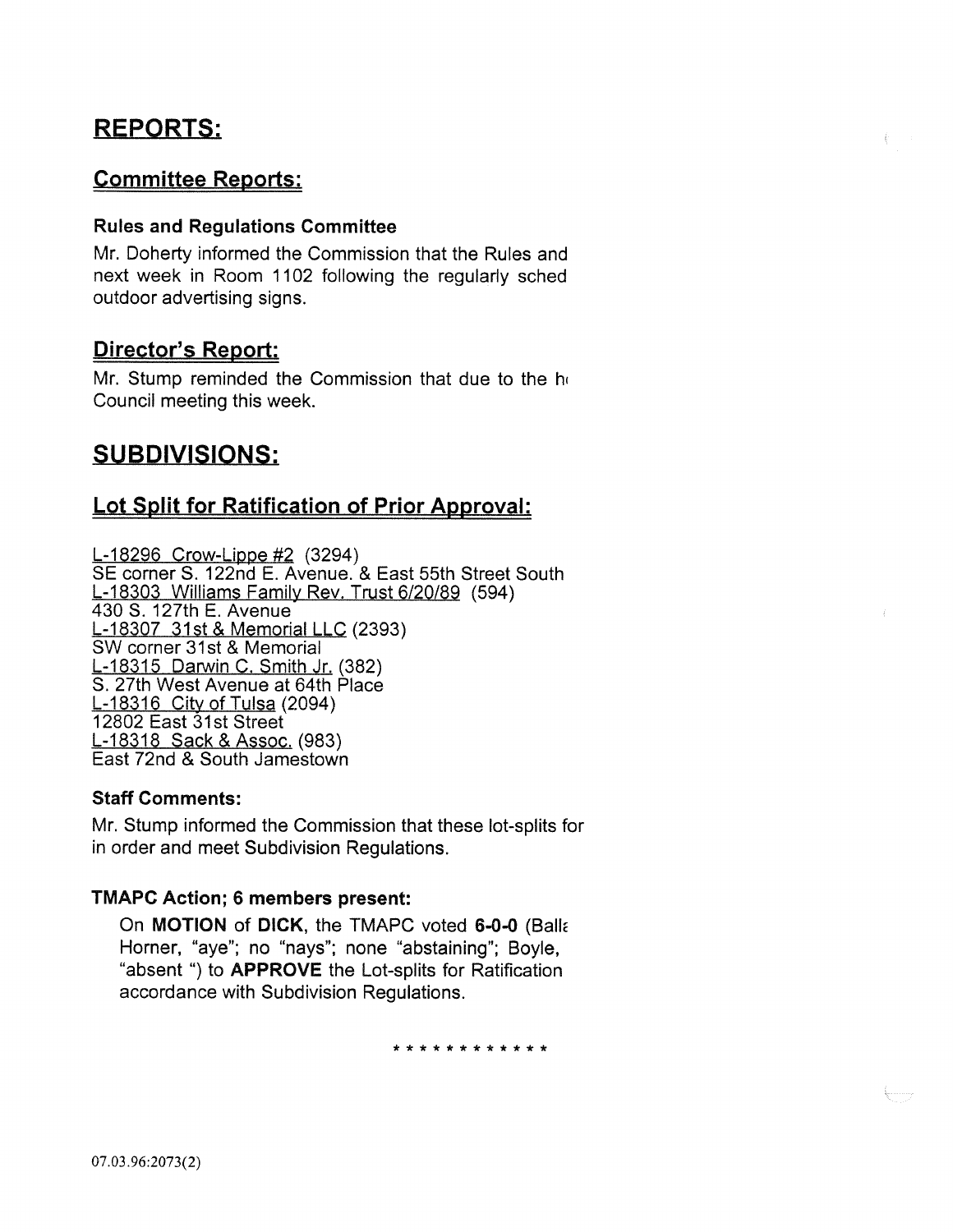## Change of Access on Recorded Plat:

The Interchange (3104) South of the southwest corner of North Garnett (PD-16) (CD-6) Road. & E. Newton Street

## Staff Comments:

Mr. Stump stated this is a request to move an existing access point ten feet to the south in order to line up with a proposed lot-split to allow access to both lots. Traffic Engineering and Staff have no objection to the request. Therefore, Staff recommends approval.

## TMAPC Action; 6 members present:

On MOTION of HORNER, the TMAPC voted 6-0-0 (Ballard, Carnes, Dick, Doherty, Gray, Horner "aye"; no "nays"; none "abstaining"; Boyle, Edwards, Ledford, Midget, Pace "absent ") to APPROVE the Change of Access on Recorded Plat for The Interchange as recommended by Staff.

\* \* \* \* \* \* \* \* \* \* \* \*

## CONTINUED ZONING PUBLIC HEARING:

## Application No.: Z-6542

Applicant: Curtis G. Hoisted Location: East of southeast corner of 1-244 and Garnett Road Presented to TMAPC: Curtis G. Holsted

Staff Recommendation:

## Relationship to the Comprehensive Plan:

The District 5 Plan, a part of the Comprehensive Plan for the Tulsa Metropolitan Area, designates the property as Medium Intensity, No Specific Land Use, Corridor and Development Sensitive.

According to the Zoning Matrix the requested IL may be found in accordance with the Plan Map.

## Staff Comments:

Site Analysis: The subject property is approximately 14.2 acres in size and located on the south side of 1-244 approximately one-quarter mile east of North Garnett Road. It is partially wooded, flat, vacant and zoned RM-1.

 $RM-1$  to  $IL$ (PD-S)(CD-6)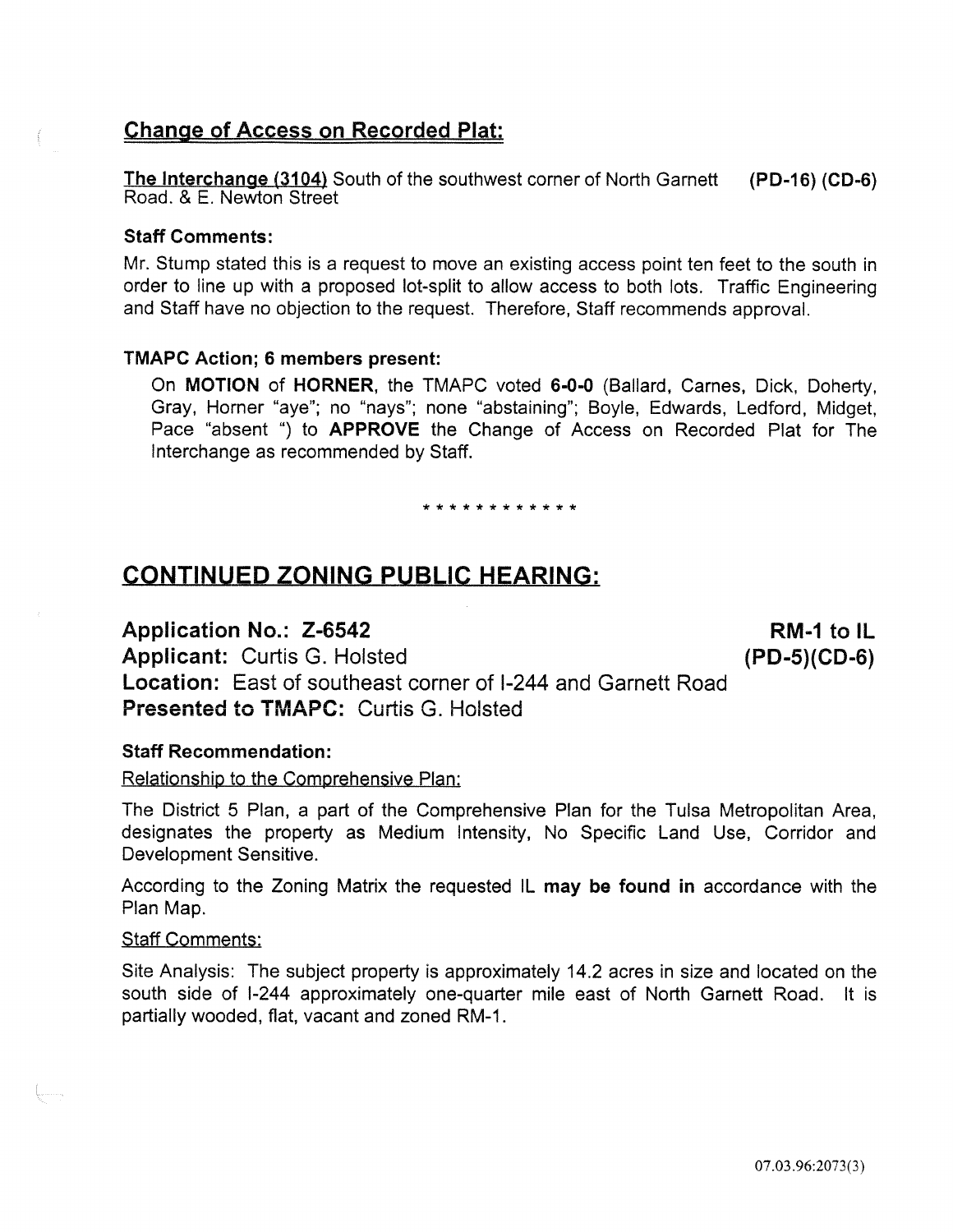Surrounding Area Analysis: The subject tract is abutted on the north by 1-244, zoned RS-3; to the south and west by vacant property, zoned RM-1; and to the east by a mobile home sales and storage and a single-family dwelling, zoned IL.

Zoning and BOA Historical Summary: The property abutting the subject tract on the east was rezoned from RMH to IL in 1993.

Conclusion: The applicant is proposing to attach the subject tract to the property on the east as an extension of the manufactured home sales and storage. The only access to the subject tract will be through the adjoining residential development and then by a private gravel driveway from a residential street located south and east of the adjoining property. This access is not sufficient for commercial or industrial use. The existing IL zoned tract to the east was rezoned with the condition that no expansion of the existing mobile home storage be allowed until the property was platted and a new access was provided to 129th East Avenue. This has not occurred; therefore, Staff cannot support additional commercial or industrial uses with access through a residential area. Staff recommends **DENIAL** of IL zoning for Z-6542.

## **Applicant's Comments:**

**Curtis Hoisted,** 1221 East Admiral Place, indicated on the map that he has lived on the adjacent property for 29 years. He currently stores and sells used mobile homes on this property. In regard to a roadway off of 129th East Avenue, Mr. Hoisted indicated that one area is located in a floodplain, another area will be a retention pond and that the remainder is not located within a floodplain. Mr. Hoisted stated that due to part of his property being located within the floodplain, he cannot obtain financing to further develop his property or a roadway. Mr. Hoisted stated that he does not propose to store mobile homes or anything else on the subject property. Mr. Hoisted informed the Commission that the purpose for having the property zoned IL is to aliow him to use this property to obtain financing to acquire the necessary easements and construct a roadway. Mr. Hoisted stated that he had previously donated land to the City of Tulsa for a retention pond that is to be constructed later this year. Mr. Hoisted indicated that the subject property may also be used for outdoor advertising sign. Mr. Hoisted stated that the subject property has been in bankruptcy and has had several owners over the years. Mr. Hoisted has been trying to obtain IL zoning to be able to construct the necessary roadways into this area.

## **There were no interested parties wishing to speak.**

## **TMAPC Comments:**

Mr. Carnes clarified that when traveling to the subject tract, one would travel through IL and beside RM zoning, not through RM.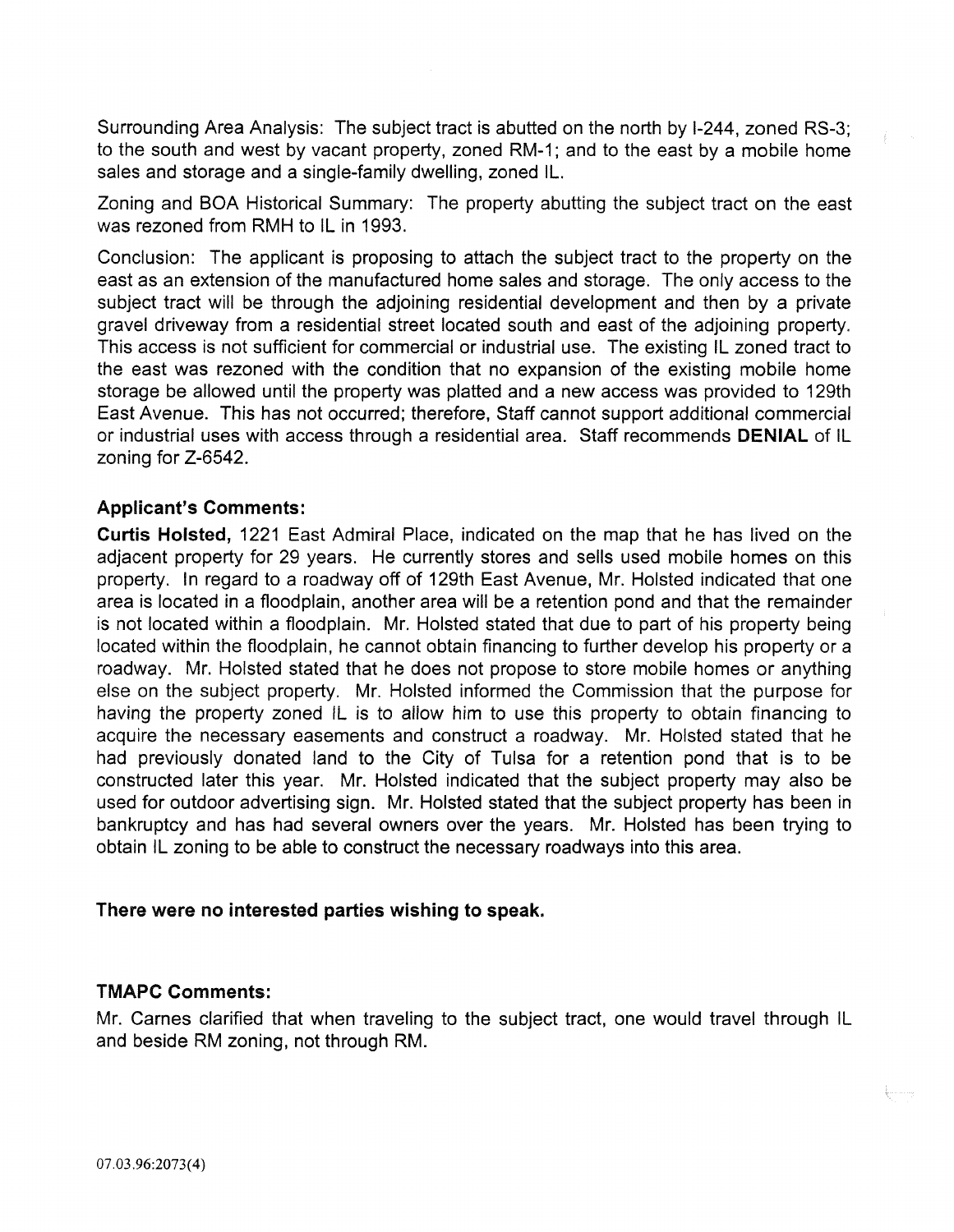Mr. Doherty questioned Mr. Hoisted as to how many mobile homes are transported in and out on a daily basis. Mr. Hoisted replied that there are days that he does not move any mobile homes. Mr. Hoisted stated that he has a bridge for accessing the mobile homes.

Mr. Doherty stated that Staff is correct in that before full development, some provisions must be made to provide access to the subject property. However, access is usually handled at the platting stage and not at the zoning stage. Ultimately, Mr. Doherty feels IL zoning is the best use considering the property is located against the expressway, with IL to the east and a floodplain to the south. Mr. Doherty feels that the use for storage of mobile homes is a temporary and not a long-term use of the land. Mr. Doherty stated he could support IL zoning, however, he could not support approval of a plat without adequate access.

#### TMAPC Action; 8 members present:

On MOTION of DOHERTY, the TMAPC voted 8-0-0 (Ballard, Carnes, Dick, Doherty, Gray, Horner, Ledford, Pace "aye"; no "nays"; none "abstaining"; Boyle, Edwards, Midget "absent ") to recommend **APPROVAL** of the IL zoning for Z-6542.

#### Legal Description for Z-6542:

Beginning from a point located 980' North of the Southeast corner of the SE/4, SW/4, Section 32, T-20-N, R-14-E, Tulsa County, Oklahoma, thence North to the Southerly rightof-way line of 1-244 Highway, thence Westerly along said Southerly right-of-way line a distance of 1,327.11', thence South Southeast 517.62', thence East 740.75', thence North 83.66', thence East 250', thence North 60', thence East 300' to the point of beginning, containing 14.02 acres, and located at on the south side of 1-244 and east of North Garnett Road, Tulsa, Oklahoma.

\* \* \* \* \* \* \* \* \* \* \* \*

**Application No.: PUD-221E** 

(Major Amendment to allow a cellular phone tower) Applicant: Robert A. Hinton Location: East of 121st East Avenue on 41st Street Presented to TMAPC: Robert A. Hinton

#### Staff Recommendation:

The proposed major amendment is to add a Use Unit 4, 100' high monopole cellular telephone antenna tower to the permitted uses on a tract approximately 100' x 100' in size immediately east of an existing apartment complex. The surrounding area to the south and west is undeveloped but planned for residential uses and the area to the north across 41st Street contains duplexes and single family homes.

(PD-17}(CD-6)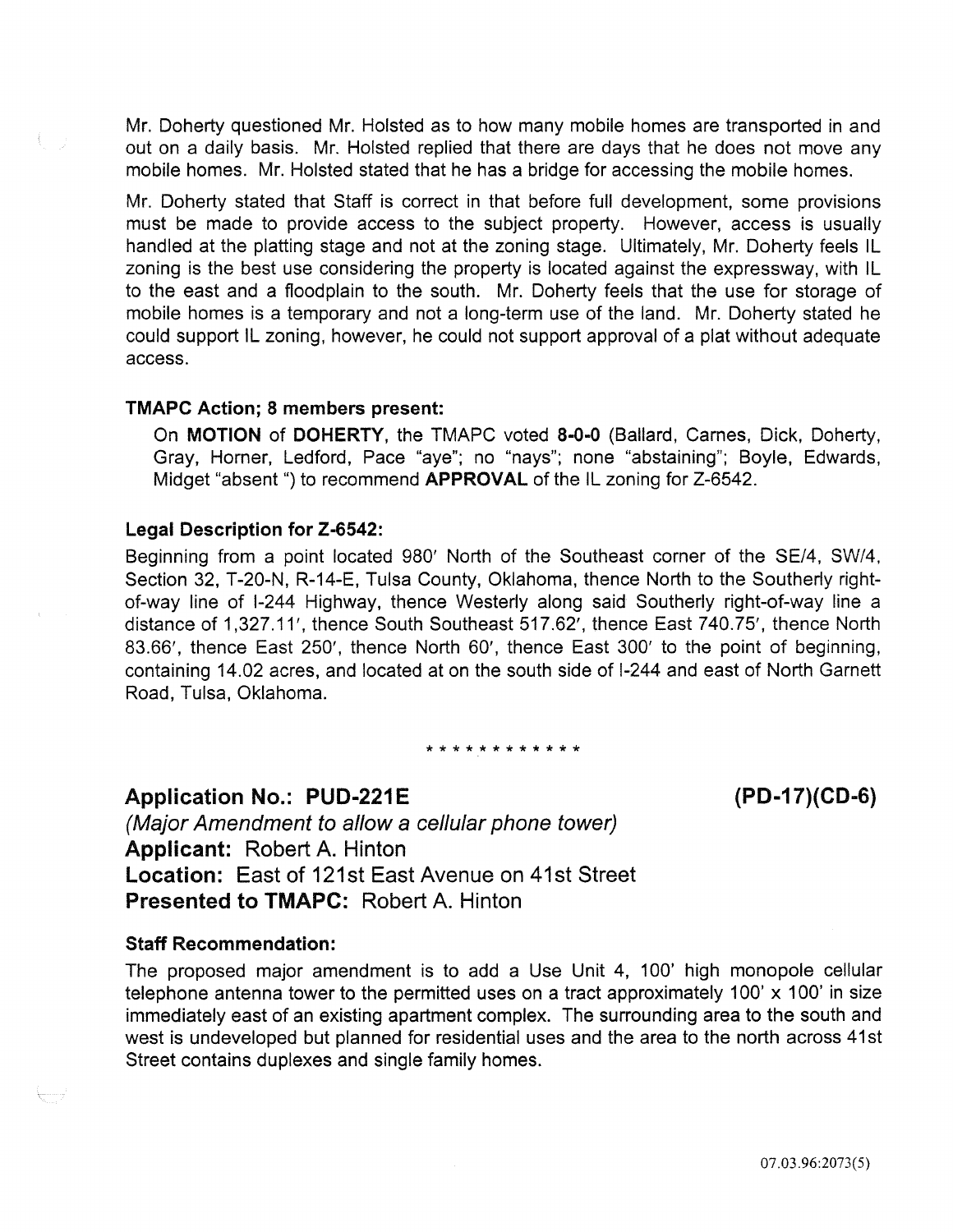The proposed location does not meet the zoning ordinance requirement that such towers be set back at least 1' from an R district boundary for every foot of height of the tower.

The area proposed for the antenna tower is the site where two tennis courts were required to be constructed as part of the apartment development to the west. Even though the site plan approved for this area showed two tennis courts, they appear to have never been built.

Because this area is currently required to be a recreational area for the apartment complex, and the site is also too close to a residential area, Staff recommends **DENIAL** of PUD 221-E.

## **Applicant's Comments:**

**Kevin Coutant,** 320 South Boston, Suite 500, is representing United States Cellular. Mr. Coutant provided the Commissioners with an exhibit packet. Mr. Coutant stated that the tower in question is a monopole tower. It is not a guide tower with lattice-work structure. It is more like a very large light pole. The tower will have a total height of 100 feet. Mr. Coutant called attention to the site plan, on page 5 of the exhibits, and pointed out the location of the tower and equipment building. Mr. Coutant described the equipment building which will contain the equipment necessary to operate the tower. Mr. Coutant stated that this is the use proposed.

Mr. Coutant reviewed Staffs recommendation as well as the history of the case. Mr. Coutant stated that the PUD was approved in 1981 and PUD-221A was approved with a site plan showing a tennis court. Mr. Coutant conveyed that due to the tennis court, that is why this request is classified as a major amendment. Mr. Coutant called attention to photographs on page 6 of the exhibits to give perspective on the distance involved between the proposed tower and residences in the area. Mr. Coutant stated that 15 years ago this site was used for disposal of heavy rocks that were generated in the construction of a major water line through the area. Due to the disposal, the subject property is abovegrade, grading upwards, with plateaus at the top.

Mr. Coutant could not say why the tennis court has not been constructed. He has made inquiries of the apartment owners. Mr. Coutant indicated the apartment owners were not aware of the requirement for any tennis courts. He also indicated that the PUD was approved in 1981 when the PUD's procedures were new and this PUD was considered as a whole. The process for a PUD in 1981 did not require the separate steps for the PUD review, subsequent site plan review and landscape review. Mr. Coutant feels that PUD-221A appears to have been approved as a whole. Mr. Coutant reaffirmed that the tennis courts are not there and he has made an effort to search the records for complaints or enforcement actions that might evidence interest in their construction. Mr. Coutant feels the property is not suitable for tennis courts due to the elevation and the rocks. It would be structurally unstable and a maintenance problem.

Mr. Coutant referred to page 5 regarding the dimensions of the tower. The tower is 175 feet from the centerline of 41st Street, with another 50 feet of right-of-way north of that and then the residences are beyond that. Mr. Coutant stated that the distance to the lot-line of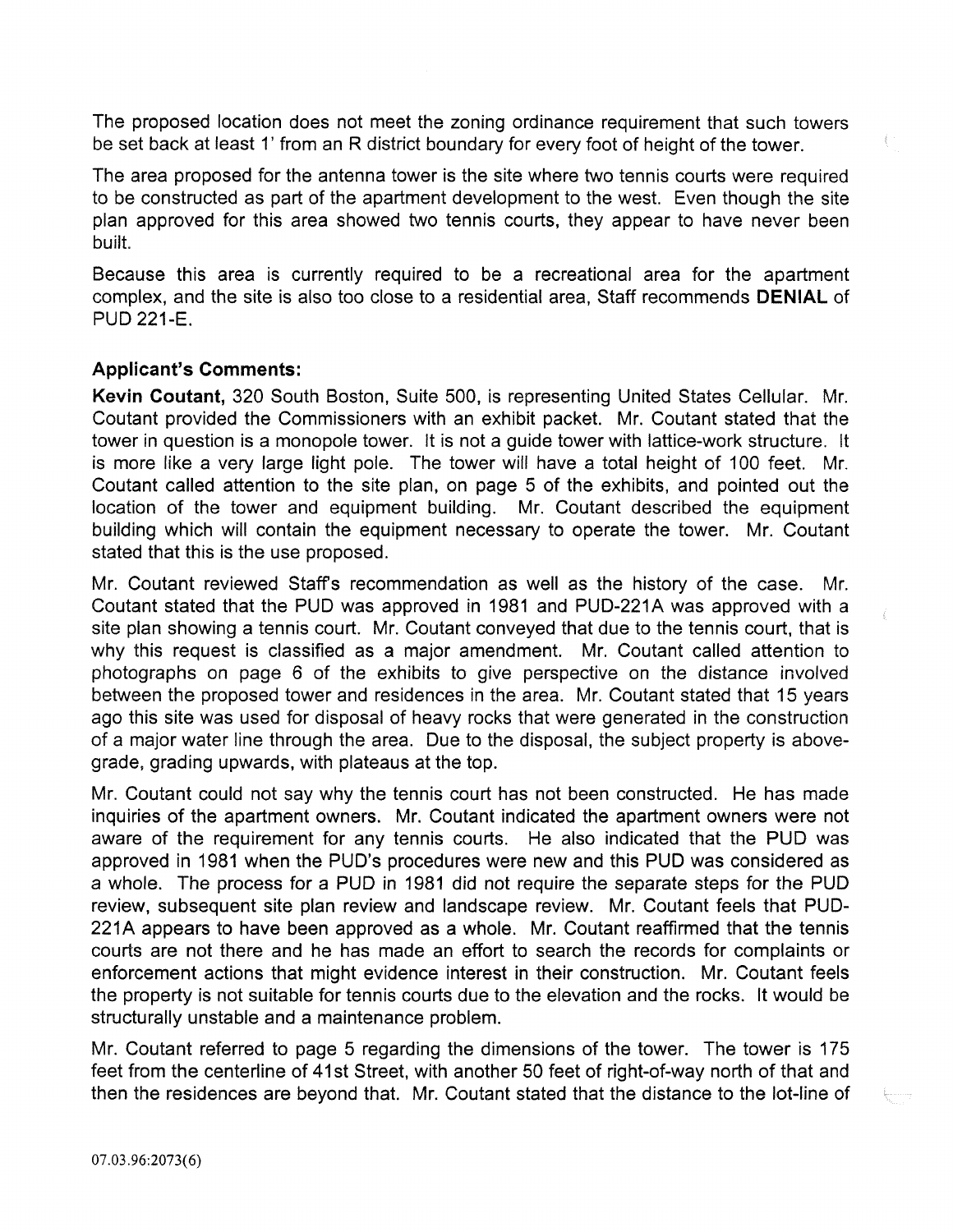the single-family residential lots from the tower is in excess of 225 feet. Mr. Coutant pointed out the 150 feet east/west to the building. The 150 feet is measured from the center of the tower, as currently planned, over to the building that is shown in the pictures. There is a parking lot that has a center aisle with perpendicular parking on either side located between the site and the building.

Mr. Coutant stated that there were two concerns that have been expressed. In regards to the tennis courts, the apartment project is 15 years old and the tennis court are not there and Mr. Coutant feels that the tennis court will not be constructed. The property is a vacant field full of weeds and the proposed tower would make this property useful. The project will be nicely landscaped. The budget for landscaping will allow perimeter planting around the entire fenced-in area of the site and sodding the area outside of the fence. This will clean up the property and put it to use in a way that Mr. Coutant feels is appropriate and for the benefit of the neighborhood and the people who benefit from telephone service in our community.

In regards to the one-to-one setback requirement, Mr. Coutant referred to Subsection 1204-C of the Zoning Code provisions. In AG-Residential or an Office District, the setbacks will be specified by the Board of Adjustment. Mr. Coutant stated that this case, since it is a PUD, is a matter which is within the judgment of the Commission. Mr. Coutant stated that the one-to-one setback is based on the zoning line because it is a known line. However, Mr. Coutant feels that the one-to-one setback, in this case, should be based on the building line since there is not a zoning line. Based on the building line, it would allow for a 150-foot setback. Mr. Coutant feels this would not violate the policy of setbacks.

### Interested Parties Comments:

Don White, 13402 East 40th Place, is President of the Park Plaza 3 and 4 Homeowners Association. Mr. White presented a petition in opposition to the proposed tower. Mr. White stated that the neighborhood association has worked countless hours to improve this property. The property has bedrock and garbage; however, the association is continually trying to keep the property clean. Mr. White stated that Councilor Art Justis has been working with the homeowners association on the problem of dumping in a flood zone. Mr. White questioned if the property is unstable to construct a tennis court, then how it could support an antenna and maintenance building.

Mr. White expressed concerns as to possible interference with home security systems and remote telephones. Mr. White stated the association has not been able to receive enough information to clarify their concerns. Mr. White feels that cosmetically, the neighborhood association does not want the proposed tower in their backyard. The association is working on improving the easements along the roadway and to increase property value. Mr. White feels the improvements to Battle Creek will also assist in increasing property values in the area. However, he feels the proposed tower will decrease the property value.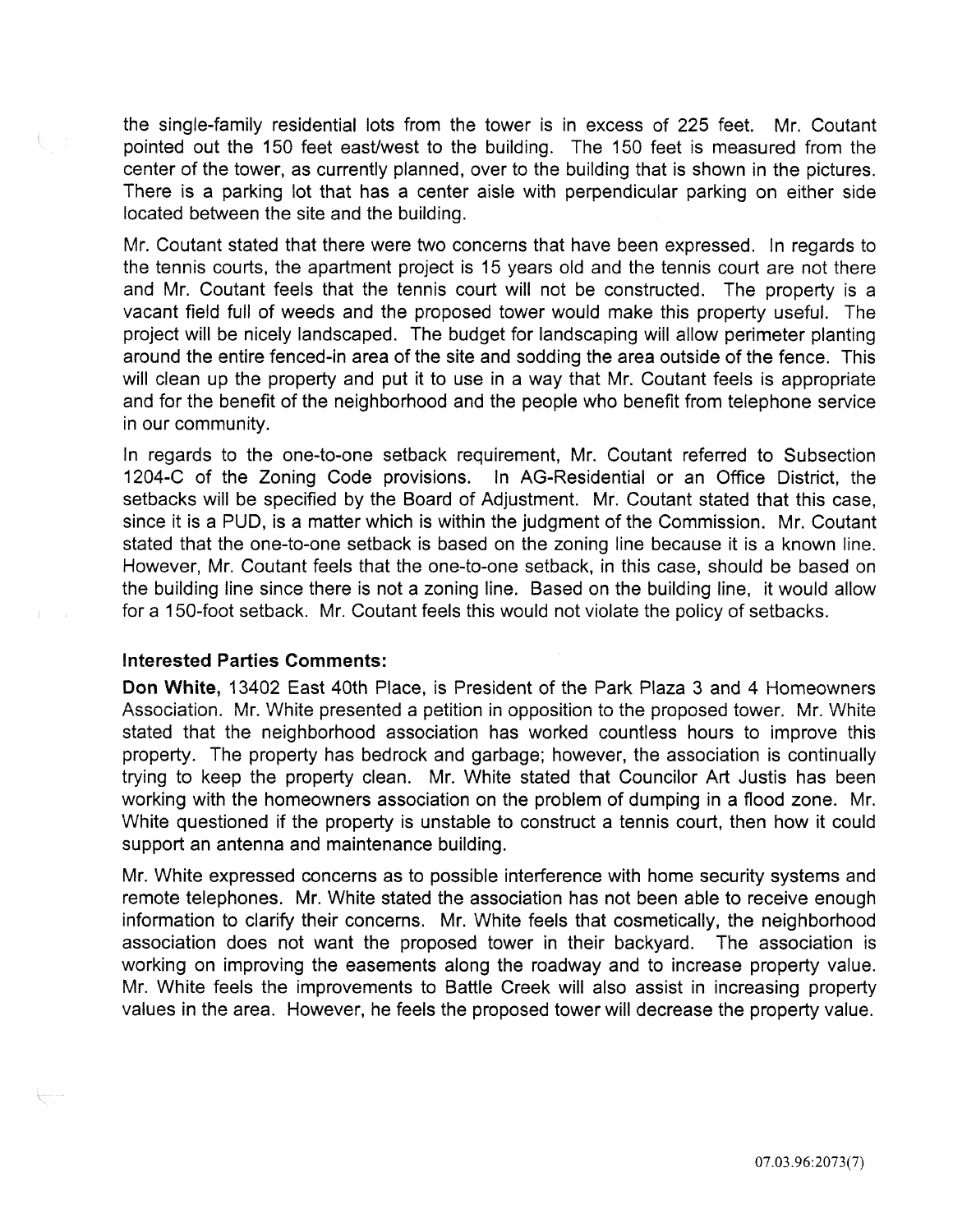Mr. White also feels that some consideration should be given to the Gatesway Foundation and the hot air balloonfest in this area. The balloonfest rallies the community. Mr. White expressed that the homeowners association is very much opposed to having a big cellular telephone antenna tower in the area. The pad on which the tower will be located is at a higher elevation than the parking lot of the apartment complex. Mr. White pointed out that the notification sign was positioned where the homeowners could not see it. Fortunately, the homeowners association had a meeting on another item and someone mentioned this item.

## **TMAPC Comments:**

Mr. Horner asked the distance between Mr. White's property line and the proposed site of the tower. Mr. White replied that his home is approximately one-quarter mile away. However, if one looks out the back window of his home, the tower will be in line of view. Mr. White stated this observation point is due to the fact that one can see the City of Tulsa skyline and he feels the proposed tower will obscure the view.

Ms. Gray stated that when she was Planning Chair for this district, the district fought very hard against illegal dumping. Ms. Gray feels that this property needs to be investigated due the unstable ground and she has spoken to Councilor Justis in that regard. Mr. White stated that permits have again been issued to clean up the illegal dumping here.

Ms. Pace questioned if the remainder of the PUD located south and west of the creek is floodplain. Mr. Stump stated he does not have that information available.

Mr. Carnes asked Mr. White whether, if the developer would clean up the site and provide sufficient landscaping, that would be acceptable to the homeowners association. Mr. White replied that the location of the tower is not the area in which the recent dumping has occurred. Due to extreme elevations of the proposed site, no one can access this particular area for dumping. Mr. White expressed appreciation the efforts the developer has put forth to hide the tower, but questioned how can one hide a 100-foot tower. Mr. White stated that if one drove east on 41st Street and looked out the side window, the only thing one would see is the side pad.

Ms. Gray stated there have been several requests for towers before the Commission and she feels the towers have no effect on security system and telephone or radio transmissions. Mr. Gray feels that the homeowners association and the developer should work together because there is a need in the area. Ms. Gray stated she has driven past a tower and feels that the towers do not affect the property value due to the new design. Ms. Gray presented a "worst case scenario" and feels the tower, with adequate landscaping would be acceptable. Ms. Gray also feels the tower will not affect the balloonfest. Ms. Gray recommended that the homeowners association and the developer meet to work out a compromise.

{<sub>{}</sub>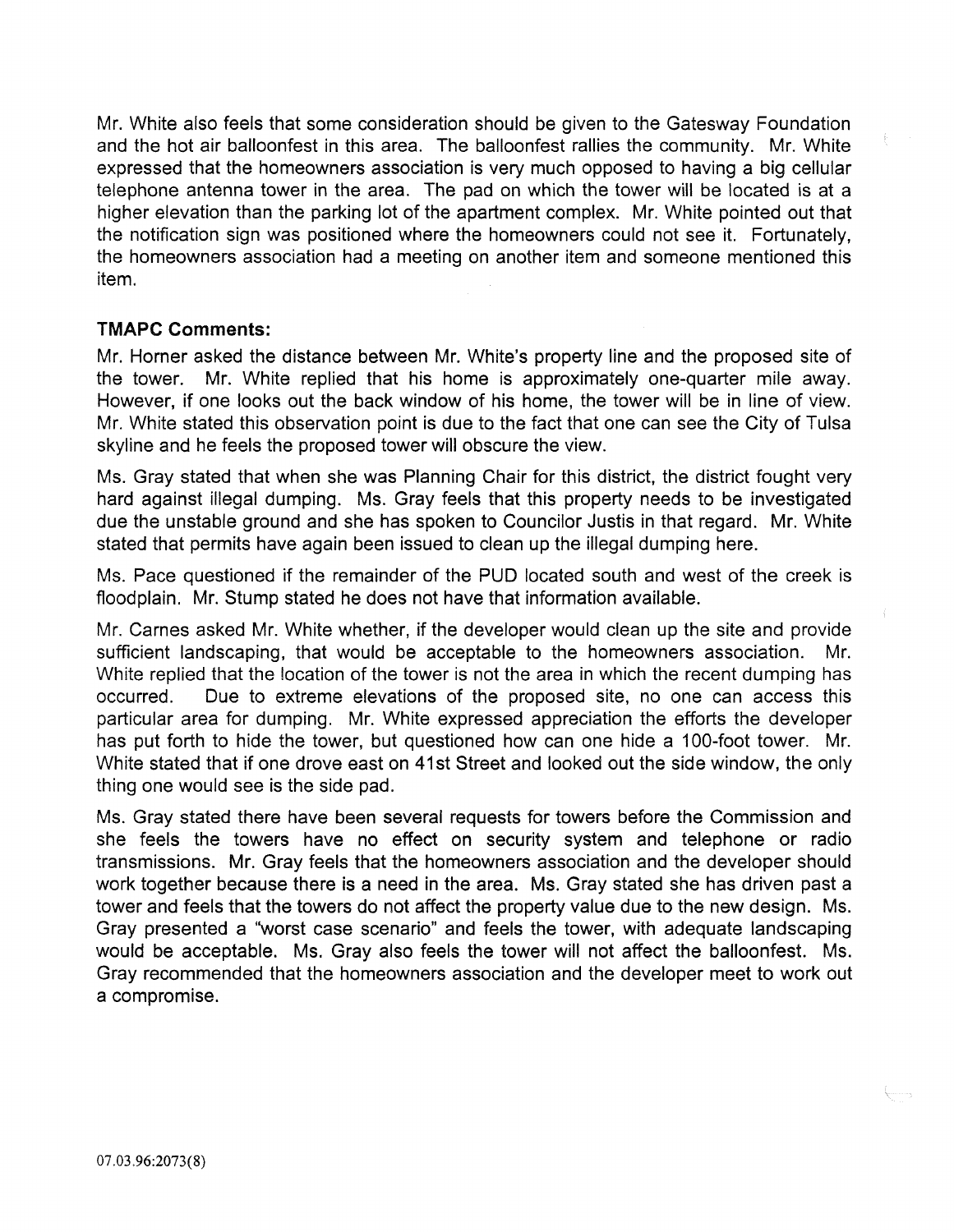Ms. Pace stated she would like to see the landscaping from the roadway to the top of the pad so that it may be viewed by people at road level. Mr. Carnes agrees that this amount of landscaping would be a benefit to the neighborhood. Mr. Coutant stated that landscaping is not a problem and he wants the neighborhood to be happy and to be a good corporate neighbor. Mr. Doherty feels that the landscaping at the pad site will not benefit anyone. However, he feels that landscaping at the street level would be more beneficial and a better streetscape. Mr. Coutant stated he was in agreement. After further discussion, Ms. Ballard made a motion to approve the request subject to the landscaping being approved by Staff. Mr. Carnes suggested that Mr. White or the homeowners association be contacted upon receipt of the landscape plan for input purposes.

Mr. Stump reminded the Commission that approval should be subject to the standard conditions, such as site plan and landscape plan approval, defining the size of the fixture to be placed on top of the monopole and specifying the minimum setback of 150 feet from the apartment buildings. Mr. Coutant requested an early transmission be made to the City Council. Mr. Stump replied that all transmissions are early now.

#### TMAPC Action; 8 members present:

On MOTION of BALLARD, the TMAPC voted 8-0-0 (Ballard, Carnes, Dick, Doherty, Gray, Horner, Ledford, Pace "aye"; no "nays"; none "abstaining"; Boyle, Edwards, Midget "absent") to recommend APPROVAL of the Major Amendment PUD 221-E to allow additional use in a portion of Development Area A of PUD-221-A with that a new use subject to the standard conditions of site plan and landscape plan approval with a minimum setback of the tower of 150 feet from the apartment buildings.

#### Legal Description for PUD-221-E:

y.<br>M

A part Lot 1, Block 1, Observation Point, an Addition to the City of Tulsa, Tulsa County, State of Oklahoma, according to the recorded Plat thereof, commencing at the most northerly northeast corner of Lot 1, Block 1, Observation Point, an Addition to the City of Tulsa, Tulsa County, State of Oklahoma, according to the recorded Plat thereof, thence N 89°59'47" W along the northerly line of Lot 1, Block 1, Observation Point, a distance of 349.00' to the easterly line of an 11' utility easement by Plat Number 4170; thence S 00°00'13" W along the easterly line of said 11' utility easement a distance of 55.00' to the Point of Beginning; thence S 89°59'47" E a distance of 100.00'; thence S 00°00'13" W a distance of 73.41'; thence S 29°20'50" W a distance of 30.51'; thence N 89°59'47" W a distance of 85.05' to the easterly line of said 11 utility easement; thence N 00°01'3 "E along the easterly line of said 11' utility easement, a distance of 100.00' to the point of beginning, and located east of the southeast corner of East 41st Street S. and S. 129th East Avenue, Tulsa, Oklahoma.

\* \* \* \* \* \* \* \* \* \* \* \*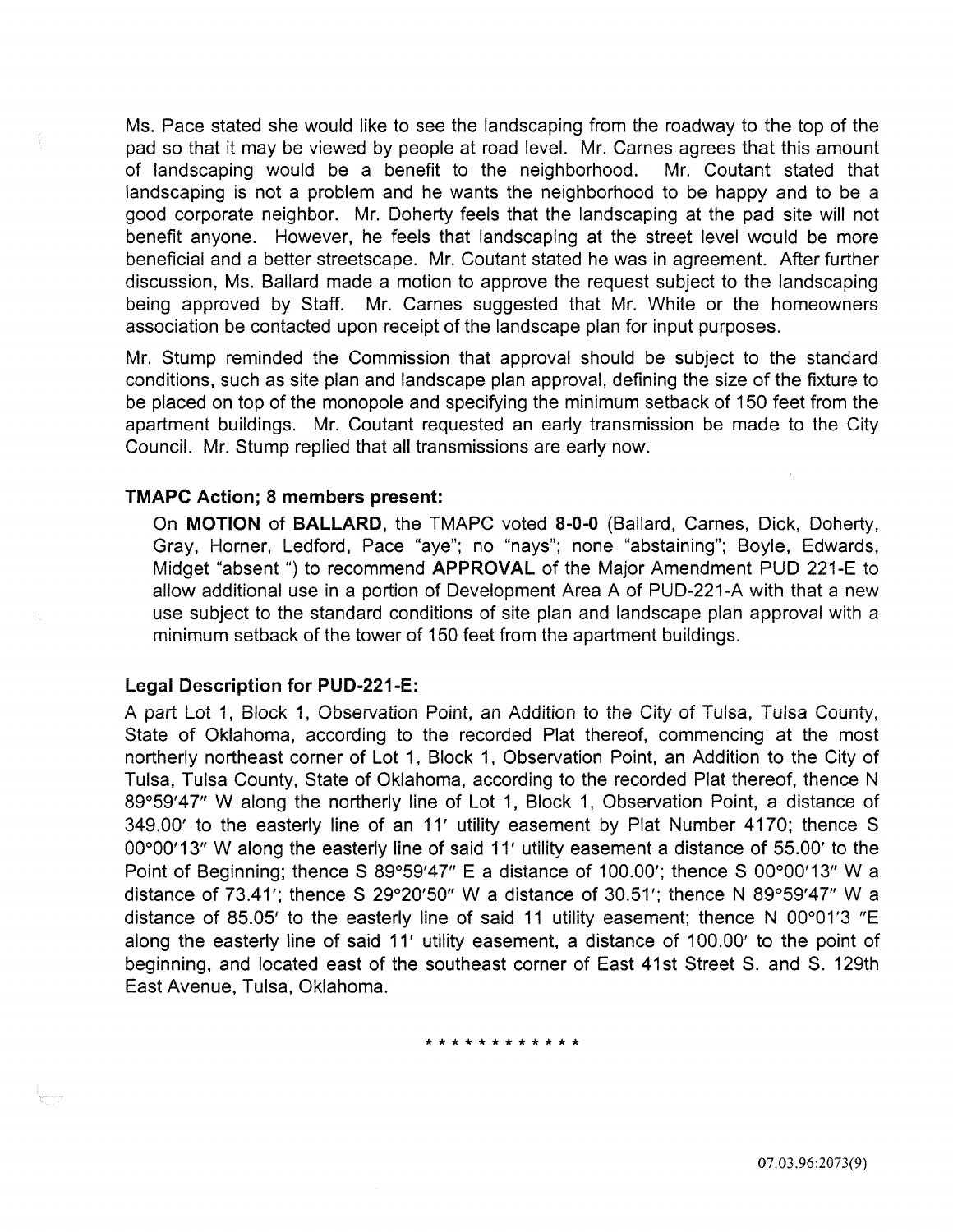## **OTHER BUSINESS:**

## **AC-002 Alternative Landscape Compliance (PD-6)(CD-7)**

Southeast corner of 35th Street South and Indianapolis (Church parking lot) Applicant: Larry Johnston (Christ United Methodist Church)

## **Staff Recommendation:**

The applicant is requesting approval of alternative landscape compliance for a new parking area for Christ United Methodist Church, located on the east side of Indianapolis Avenue on the south side of 35th Street. The church has recently purchased lots 16-20 and has removed the existing houses.

The purpose of the request is to allow the church to reduce the required parking setback along Indianapolis Avenue from 5' to 2'. Setbacks from the residential district to the east and setbacks/planting along 35th Street are in conformance with the code.

Staff has reviewed the request and finds that the applicant is proposing to preserve three existing trees and add eight new trees along the Indianapolis right-of-way. The new trees are proposed to be located in the right-of-way. Two trees are required along the Indianapolis right-of-way. The church has presented the concept to the Public Works Department and has learned that there are no easements or utilities in the area. It is Staff's understanding that the chances of Indianapolis being expanded are small.

Based on the above Staff recommends **APPROVAL** of alternative landscape compliance.

## **Applicant's Comments:**

**Larry Johnston,** 4906 East 26th Street, is in agreement with Staff's recommendation.

## **TMAPC Action; 7 members present:**

On **MOTION of DOHERTY,** the TMAPC voted **7-0-0** (Ballard, Carnes, Dick, Doherty, Gray, Horner, Pace "aye"; no "nays"; none "abstaining"; Boyle, Edwards, Ledford, Midget "absent ") to **APPROVE** Alternative Landscape Compliance AC-002 as recommended by Staff.

\* \* \* \* \* \* \* \* \* \* \* \*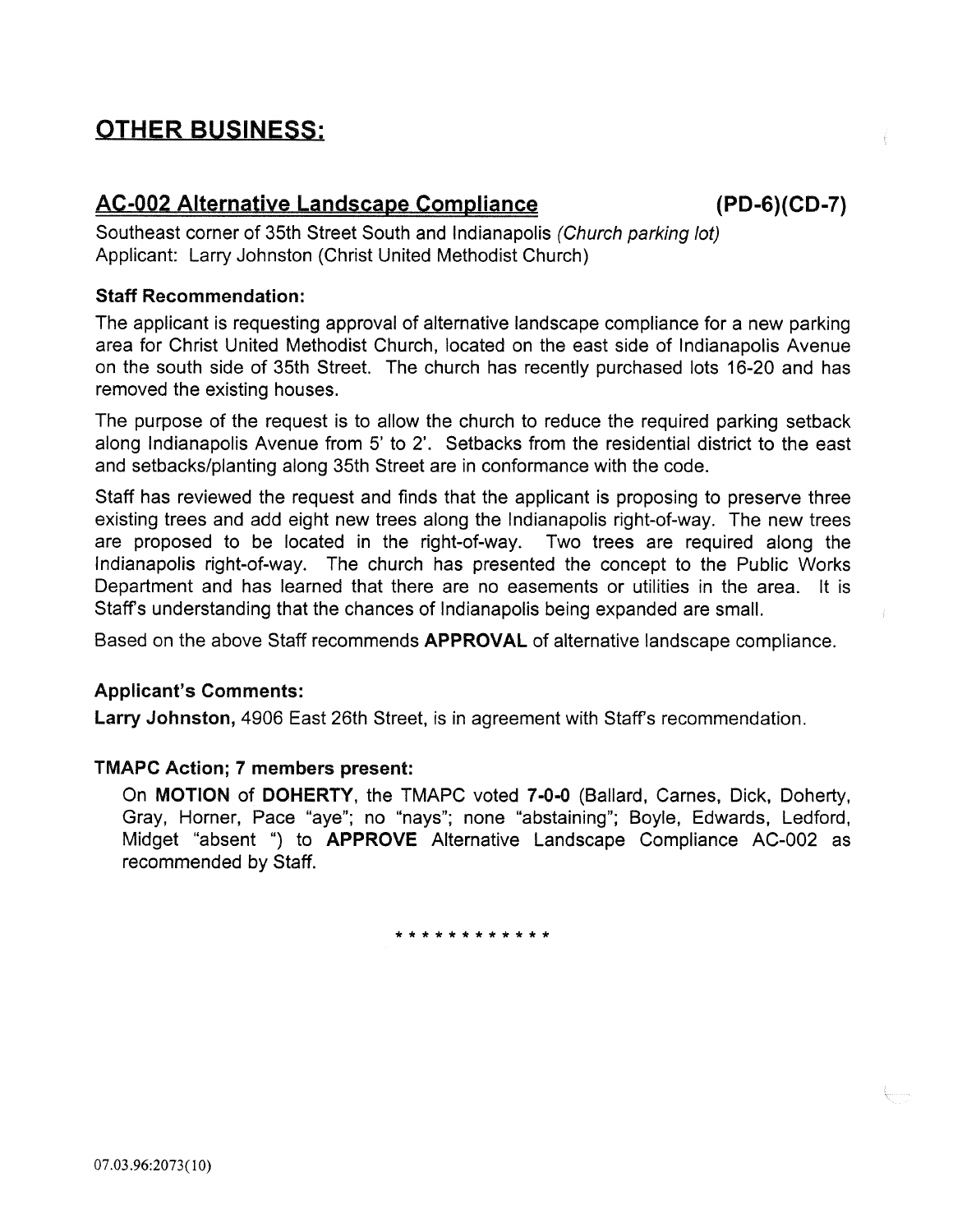## AC-003 Alternative Landscape Compliance

7214 South Garnett Road (PUD-512, Development Area C) Applicant: Wayne Alberty

## Staff Recommendation:

### Alternative Landscape Compliance:

The applicant is requesting approval of alternative landscape compliance for Lot 3 which is immediately east of the existing Albertson's store (Lot 2) of this development.

Staff review indicates that the alternative compliance has been requested as a means to gain approval for a substandard landscaped area condition which occurred as a part of the Albertson's construction.

Previous approvals include site plan and landscape approval for Lot 2. There have been no previous approvals for Lot 3 although parking with curbs has been constructed on that lot. The existing condition provides approximately 17 48 sf of landscaped area in the street yard with 1908 sf required, a deficiency of 160 sf.

Further Staff review indicates that the PUD requires 10% of the lot to be in landscaped area (2437 sf). The applicant indicates that 2437 sf is in landscaped area. The applicant has indicated that two additional trees will be placed in the street yard and that additional plant material will be placed on the south side of the building to compensate for the 160 sf of missing street yard area.

Staff opinion is that street yards are an important part of the intent of the landscape ordinance and that additional landscaped area is available by removing one or two parking spaces in the area in question. The Albertson's lot (Lot 2) has sufficient parking to provide the two required spaces with the proper written authorization. Staff again notes that the area in question was constructed without site plan or landscaped plan approval.

Based on the above and on the amount of information currently received, Staff does not consider the proposal to be equivalent to or better than the requirements of the landscape chapter and recommends DENIAL of the request for alternative landscape compliance.

## Applicant's Comments:

The applicant was not present at the time this item was heard by the Commission.

## TMAPC Comments:

Mr. Carnes questioned if there would be sufficient parking to meet the requirements if one space was removed. Mr. Stump replied in the affirmative.

Mr. Doherty feels that street yard is important and the Commission has upheld this requirement in other parts of the City for good reasons.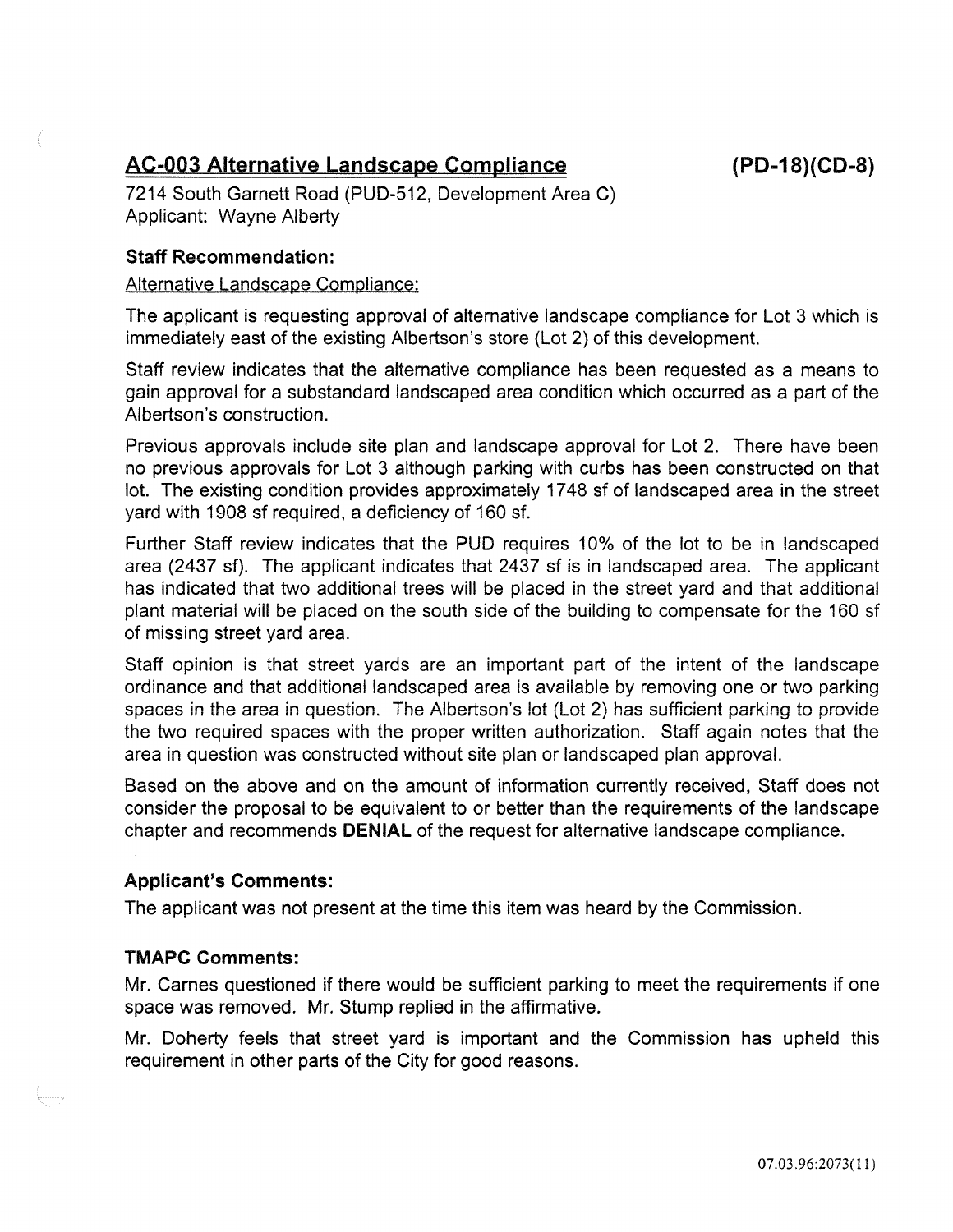Mr. Carnes stated if the removal of one parking space would allow the applicant to meet the requirements, then he feels the request could be approved.

Mr. Doherty questioned whether the request could be approved with modifications or would the applicant have to submit a new plan. Mr. Stump stated that the applicant has approximately 160 square feet of area, therefore the applicant could remove one parking space and still meet the requirements. Mr. Doherty stated that if the applicant removed the parking space it could be approved by Staff. Mr. Stump expressed that the parking lot is already constructed, therefore the space would have to be cut out.

Mr. Stump suggested that the Commission should consider approving the Site Plan subject to the removal of one parking space.

## TMAPC Action; 7 members present:

On MOTION of DOHERTY, the TMAPC voted 7-0-0 (Ballard, Carnes, Dick, Doherty, Gray, Horner, Pace "aye"; no "nays"; none "abstaining"; Boyle, Edwards, Ledford, Midget "absent ") to APPROVE the Alternative Landscape Compliance for PUD-512 subject to the removal of one parking space.

## Staff Recommendation:

## Detailed Site Plan:

The applicant is requesting detail site plan approval for 5995 sf of retail space on lot 3 which is immediately east of the existing Albertson's store (Lot 2) of this development.

Staff review indicates that construction occurred on Lot 3 (parking spaces and curbs) during the time of the Albertson's construction. Previous site and landscape approvals were specifically limited to Lot 2. Staff review also indicates that the landscaped area in the street yard is 160 sf less than that required (1748 vs 1908 sf).

Parking, setback, height, floor area and interior landscaping requirements conform to the standards of the PUD.

Based on nonconformance with required street yard area Staff recommends DENIAL.

Should the Commission choose to approve the accompanying request for alternative landscape compliance Staff would recommend approval subject to the following:

6' high opaque gates at the trash enclosure in place of the proposed 4' high gates.

## TMAPC Action; 7 members present:

On MOTION of DOHERTY, the TMAPC voted 7-0-0 (Ballard, Carnes, Dick, Doherty, Gray, Horner, Pace "aye"; no "nays"; none "abstaining"; Boyle, Edwards, Ledford, Midget "absent") to **APPROVE** the Detail Site Plan for PUD-512 as presented, modified by the removal of one parking space subject to Staffs approval in the location of the space.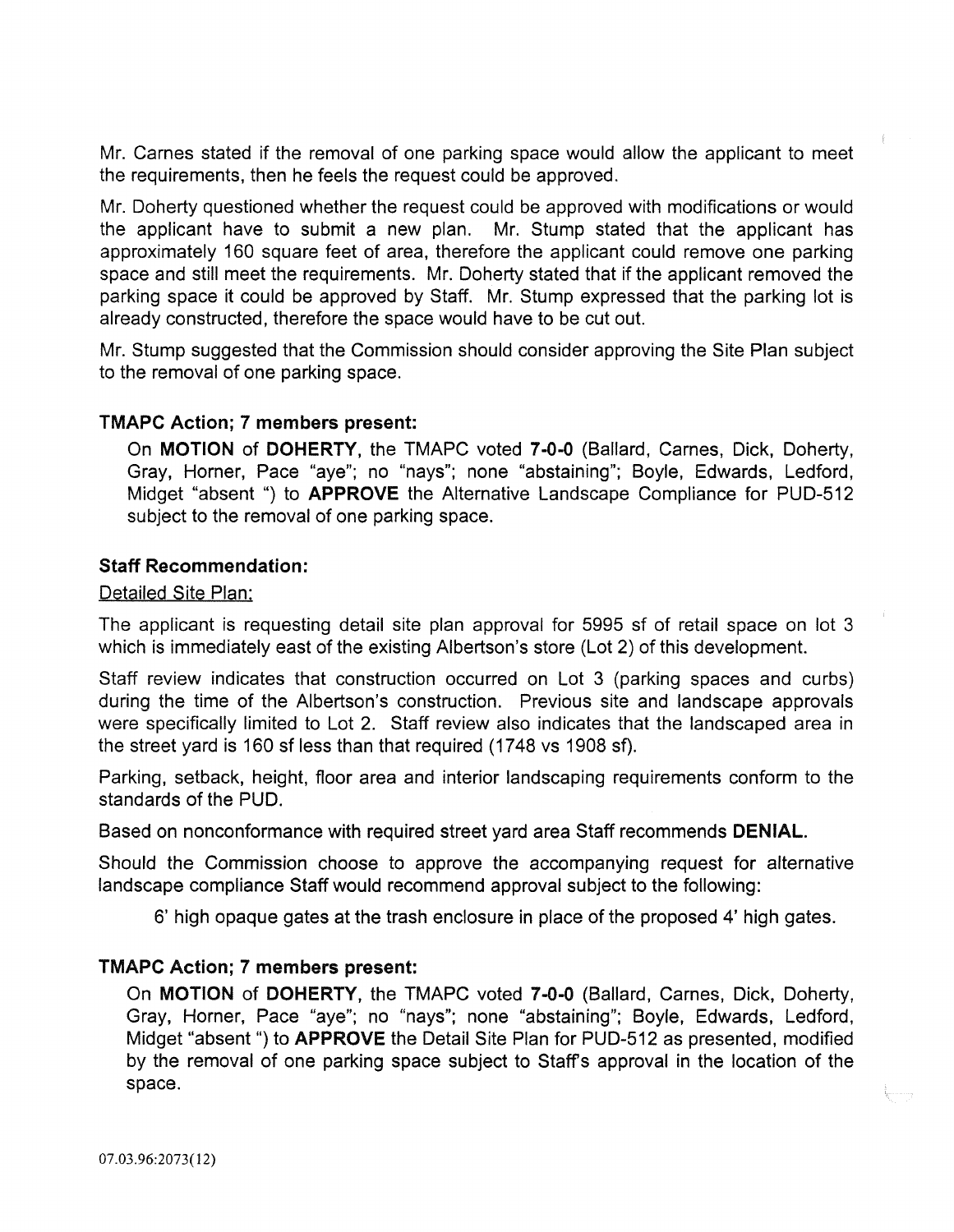## Applicant's Comments:

The applicant, Wayne Alberty, appeared prior to adjournment of the meeting and was notified of the action taken on his case. Mr. Alberty asked the Commission to reconsider his case.

## TMAPC Action; 7 members present:

On MOTION of DOHERTY, the TMAPC voted 7-0-0 (Ballard, Carnes, Dick, Doherty, Gray, Horner, Pace "aye"; no "nays"; none "abstaining"; Boyle, Edwards, Ledford, Midget "absent ") to RECONSIDER the motions to approve the Alternative Landscape Compliance and the Detail Site Plan for PUD-512 Development Area C.

## Applicant's Comments:

Chairman Carnes called on Mr. Alberty to present his case. Mr. Alberty stated that there was a misunderstanding in regard to the approved landscape plan. The site plan that Albertson's submitted was stamped approved. However, it was only approved for one area and not the entire area. As a result, the parking lot was constructed, the irrigation system installed and the landscaped provided. Mr. Alberty stated that final construction was less than the approved PUD. According to his calculations, twenty-seven parking spaces are required on the particular site. Mr. Alberty's client is concerned that if any parking spaces are lost, there would possibly be a problem with leasing the facility. Mr. Alberty stated that he could meet the landscape requirements with the exception of 160 square feet. Mr. Alberty proposed an alternative compliance which he feels exceeds the street yard requirement. Mr. Alberty asked the Commission to consider his request as submitted under the alternative compliance. Mr. Alberty stated that additional landscaping has been provided.

## TMAPC Comments:

|<br>|-<br>|-

Mr. Carnes questioned whether Staff was aware of the additional space. Mr. Stump stated that the original submittal had twenty-nine spaces which would allow for the loss of one or two spaces. Mr. Alberty stated that the survey, which was performed after the site plan had been prepared, showed there was not enough area for twenty-nine spaces. The requirement is for twenty-seven.

Mr. Doherty stated he was confused to the number of parking spaces available. Mr. Doherty questioned whether there where twenty-nine or twenty-seven, and asked for clarification. Mr. Carnes recommended that Mr. Alberty and Staff review the case and bring it back before the Commission next week.